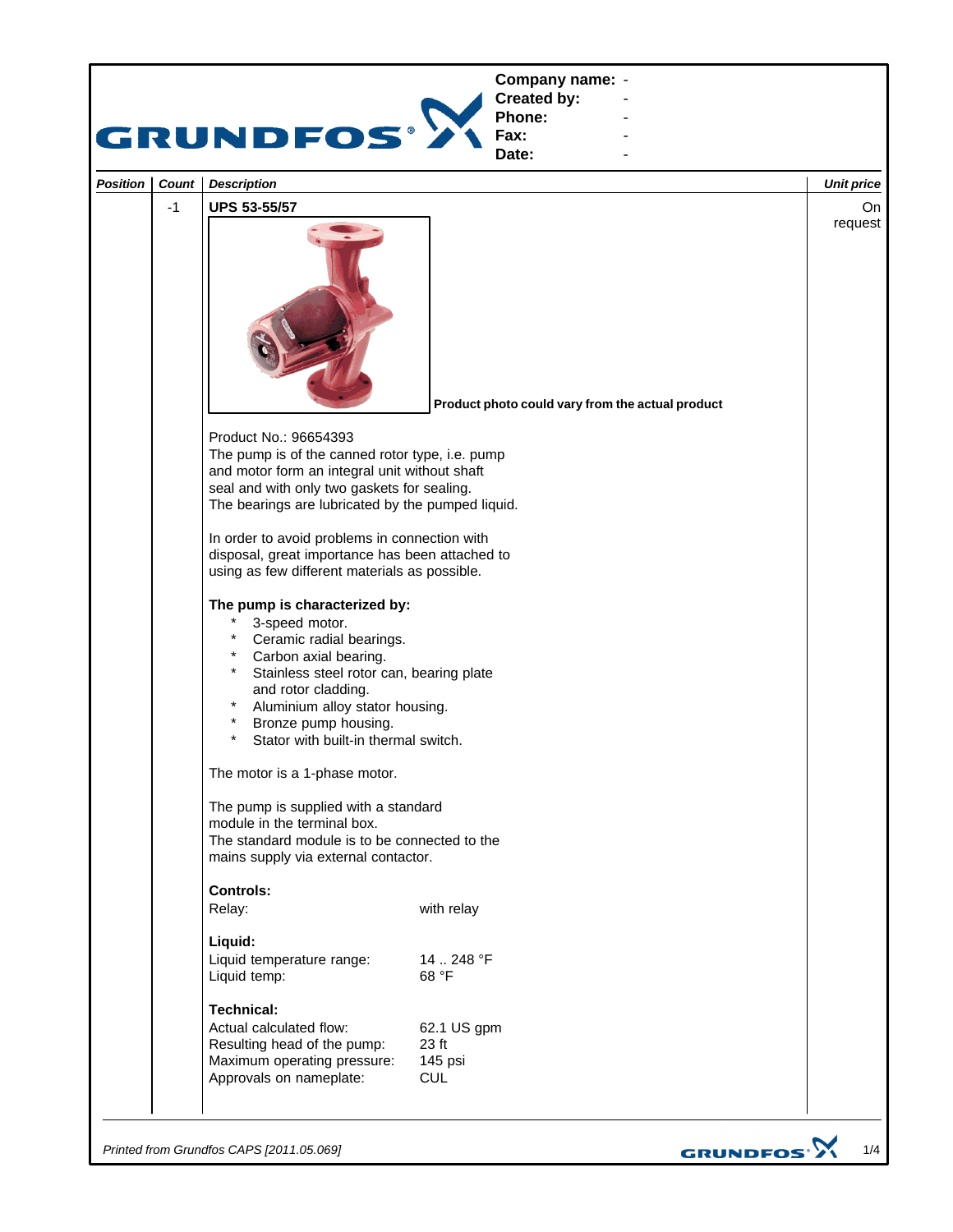## **Company name: -** Construction of the construction



**Created by: Phone:**

**Fax: Date:**

**-** Andrew March 2014 **-** Andrew March 2014 **-** Andrew March 2014 **-** Construction of the construction

| Position | Count | <b>Description</b>                       |                                                         | <b>Unit price</b> |
|----------|-------|------------------------------------------|---------------------------------------------------------|-------------------|
|          |       | <b>Materials:</b>                        |                                                         |                   |
|          |       | Pump housing:                            | <b>Bronze</b><br>DIN W.-Nr. 2.1176.01                   |                   |
|          |       | Impeller:                                | Stainless steel<br>DIN W.-Nr. 1.4301<br><b>AISI 304</b> |                   |
|          |       | Installation:                            |                                                         |                   |
|          |       | Range of ambient temperature:            | 32  104 °F                                              |                   |
|          |       | Maximum operating pressure:              | 145 psi                                                 |                   |
|          |       | Flange standard:                         | <b>USA</b><br>F.                                        |                   |
|          |       | Type of connection:<br>Pipe connection:  | 53                                                      |                   |
|          |       | Pressure stage:                          | 145 psi                                                 |                   |
|          |       | Port-to-port length:<br>Electrical data: | 11 7/8" mm                                              |                   |
|          |       | Power input in speed 1:                  | 600 W                                                   |                   |
|          |       | Power input in speed 2:                  | 610 W                                                   |                   |
|          |       | Max. power input:                        | 630 W                                                   |                   |
|          |       | Main frequency:                          | 60 Hz                                                   |                   |
|          |       | Rated voltage:                           | 1 x 230 V                                               |                   |
|          |       | Current in speed 1:                      | 2.9A                                                    |                   |
|          |       | Current in speed 2:                      | 2.85 A                                                  |                   |
|          |       | Current in speed 3:                      | 2.95 A                                                  |                   |
|          |       | Cos phi in speed 1:                      | 0,9                                                     |                   |
|          |       | Cos phi in speed 2:                      | 0,93                                                    |                   |
|          |       | Cos phi:<br>Capacitor size - run:        | 0,94<br>16 µF/400 V                                     |                   |
|          |       | Enclosure class (IEC 34-5):              | X4D                                                     |                   |
|          |       | Insulation class (IEC 85):               | H                                                       |                   |
|          |       | Others:                                  |                                                         |                   |
|          |       | Net weight:                              | 52.3 lb                                                 |                   |
|          |       | Gross weight:                            | 60.6 lb                                                 |                   |
|          |       | Shipping volume:                         | $2.08$ ft <sup>3</sup>                                  |                   |
|          |       |                                          |                                                         |                   |
|          |       |                                          |                                                         |                   |
|          |       |                                          |                                                         |                   |
|          |       |                                          |                                                         |                   |
|          |       |                                          |                                                         |                   |
|          |       |                                          |                                                         |                   |
|          |       |                                          |                                                         |                   |
|          |       |                                          |                                                         |                   |
|          |       |                                          |                                                         |                   |
|          |       |                                          |                                                         |                   |
|          |       |                                          |                                                         |                   |
|          |       |                                          |                                                         |                   |
|          |       |                                          |                                                         |                   |
|          |       |                                          |                                                         |                   |
|          |       |                                          |                                                         |                   |
|          |       |                                          |                                                         |                   |
|          |       |                                          |                                                         |                   |
|          |       |                                          |                                                         |                   |
|          |       |                                          |                                                         |                   |

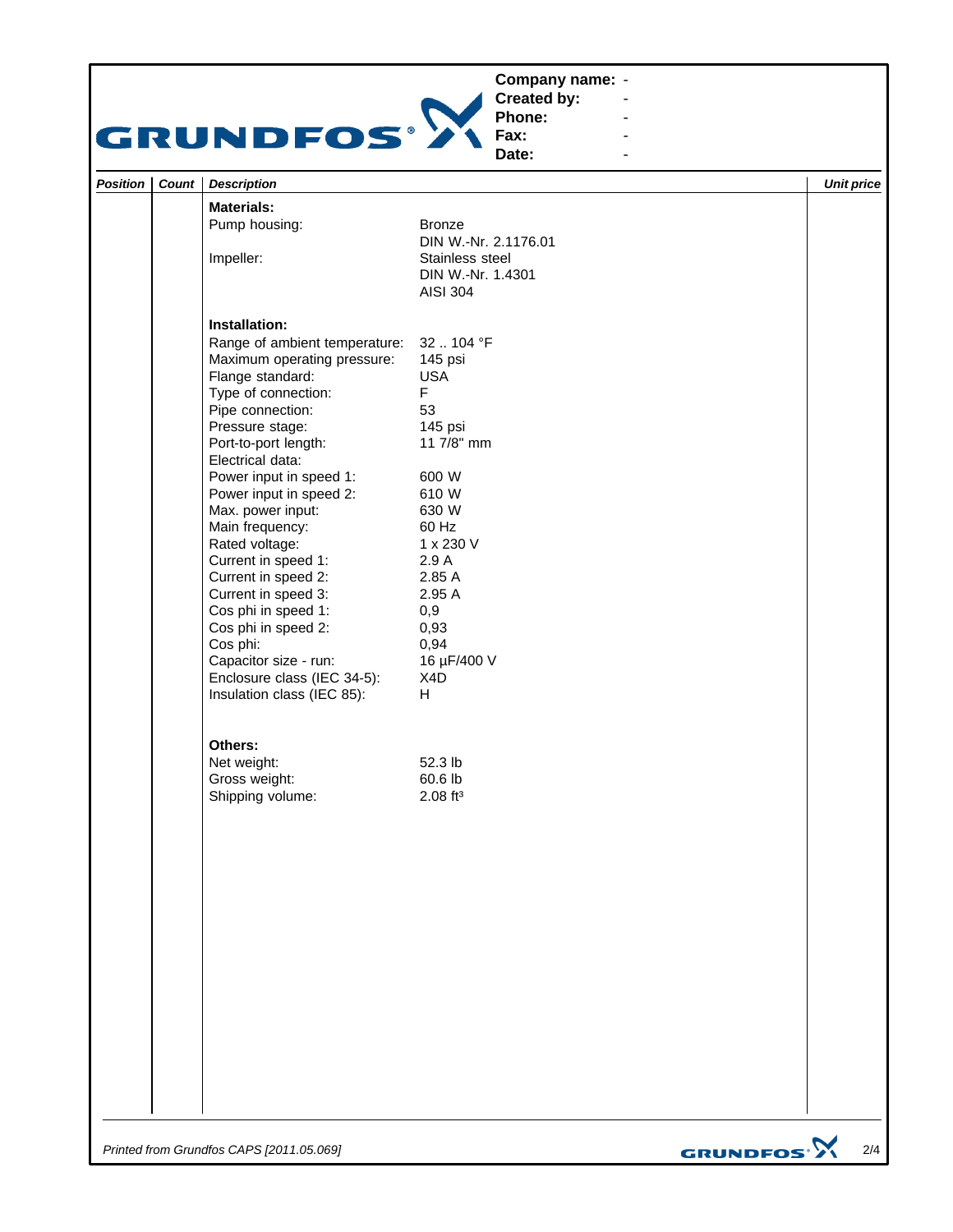

*Printed from Grundfos CAPS [2011.05.069]*

3/4